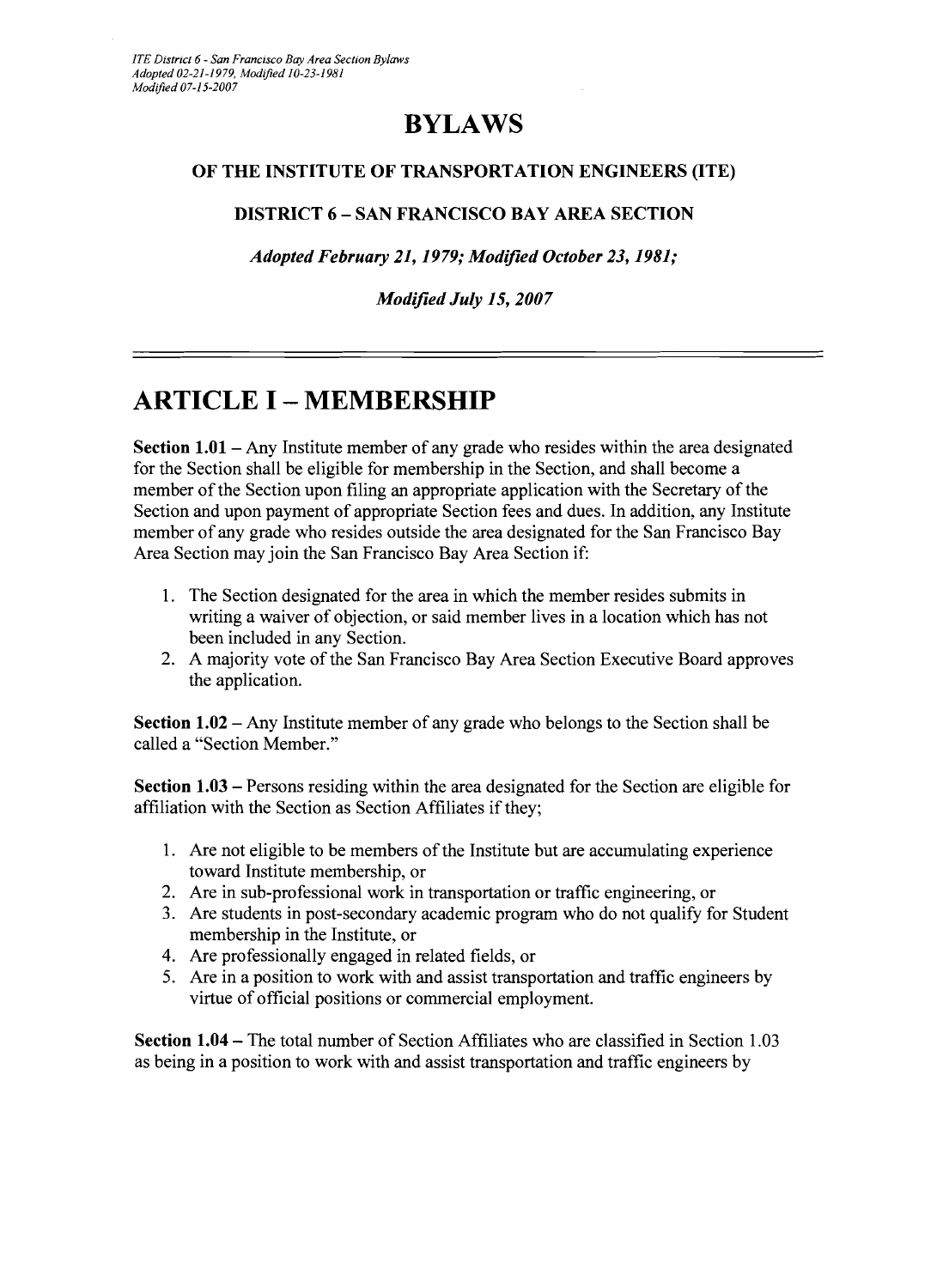virtue of commercial employment shall not exceed fifty per cent (50%) of the total number of Institute members in the Section.

**Section 1.05** – The right to vote and to hold elective office in the Section shall be reserved to those Section Members who are currently Institute Fellows, Members or Institute Honorary Members who retain similar membership privileges. Such Section Members are hereafter referred to as qualified voters. Except for the right to vote and hold elective office, all Section Members and Section Affiliates shall share equally in the privileges and obligations of membership.

## **ARTICLE II - VOTING AND VOTING ELIGIBILITY**

**Section 2.01** – At any properly called business meeting of the Section including the Annual Business Meeting, a quorum shall consist of those qualified voters present and voting. Proxies shall not be permitted.

**Section 2.02** – In determining the total number of votes/ballots cast by the qualified voters of the Section on a given issue (including the election of officers), only those valid votes/ballots legitimately cast for a legitimate choice shall be counted. To pass, it is only necessary that the prescribed proportion (a majority, two-thirds, etc.) of this total be affirmative votes.

**Section 2.03** - Voting for officers, for amendments to these Bylaws, for petitions to amend the Section Charter, and for other matters which affect the relationship of the Section to the Institute or to the District shall be by secret ballot.

**Section 2.04** - Notification of an election or vote being conducted by secret ballot shall be transmitted to all qualified voters at least thirty (30) days prior to tabulating the results.

**Section 2.05** - The canvassing of ballots at the Business Meeting and tabulation of final results will be conducted by a Teller's Committee appointed by the President.

## **ARTICLE III - FEES, DUES, AND ASSESSMENTS**

**Section 3.01 – There shall be no initiation or entrance fees.** 

**Section 3.02** - The fiscal year for the Section shall be from September 1 to August 31. Annual fees, if any, shall be charged on a fiscal year basis. The Executive Board shall determine the amount of the annual fees.

**Section 3.03 -** Section fees for Life and Honorary members of the Institute shall be permanently waived.

**Section 3.04** - A special assessment may be made if, on a secret mail ballot, two-thirds of those voting vote affirmatively.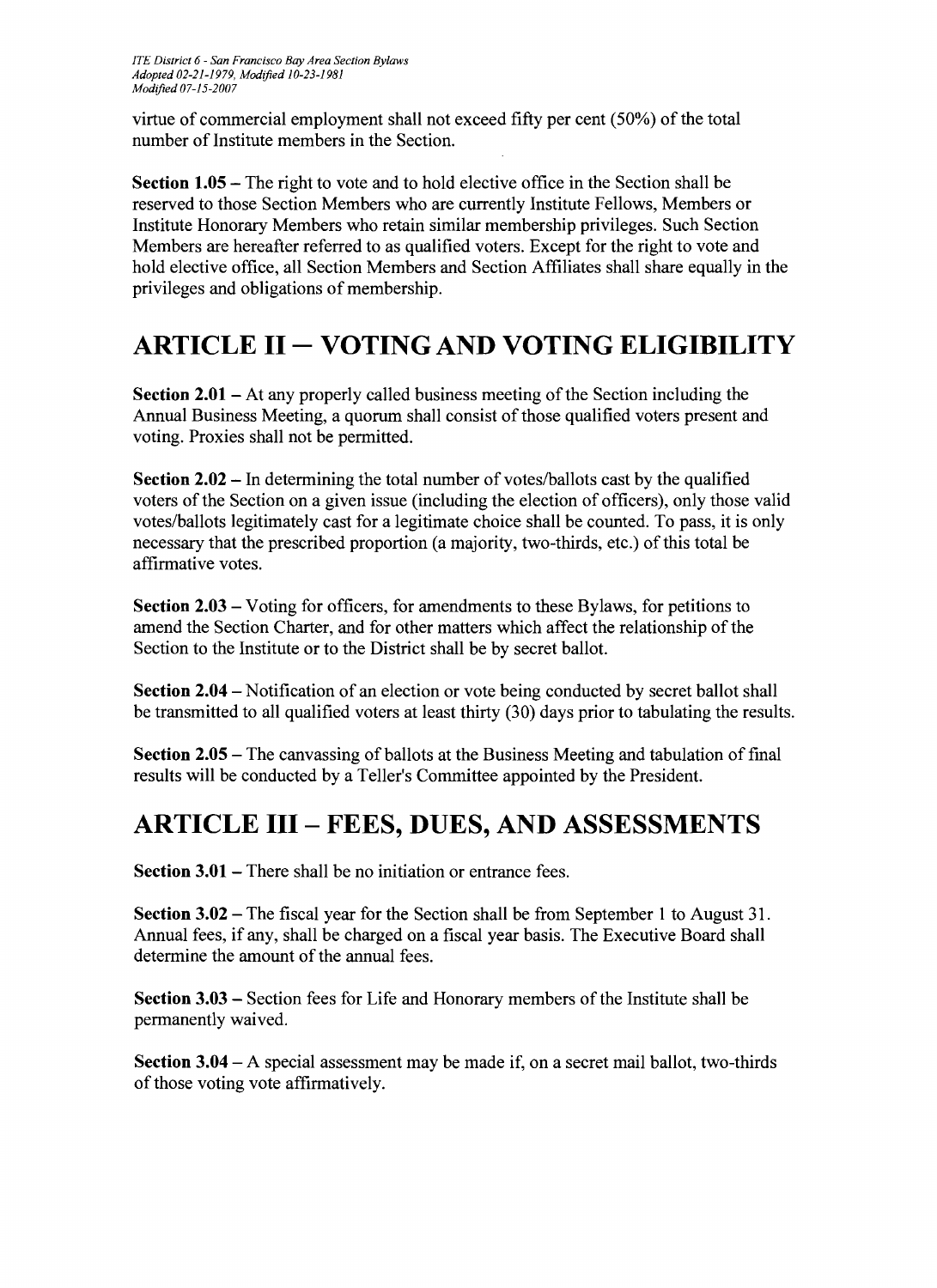**Section 3.05** - All conferences conducted by the Section shall be planned on a financially self-supporting basis.

# **ARTICLE IV - OFFICERS AND EXECUTIVE BOARD**

**Section 4.01** – The elective officers of the Section shall consist of a President, a Vice-President, a Treasurer, and a Secretary.

**Section 4.02 – Officers shall be elected at the Annual Business Meeting and shall assume** office at the first meeting of the Section's Executive Board. The first Executive Board meeting usually takes place in July or August of each year. The term of office shall be for approximately one year and shall terminate at the first Executive Board meeting of the following year. Installation ceremonies of new officers should be held at the Annual Kick-Off Meeting.

**Section 4.03 – The Executive Board shall consist of:** 

- 1. The current elective officers of the Section.
- 2. The immediate past-president. If there is no such individual, then the living Past President whose term has most recently expired and who is still a Member of the Section. This person shall be called the ex-officio elective officer.
- 3. The Chair of the Past Presidents' Council.

**Section 4.04 – In the event of a vacancy occurring in the office of President, the** unexpired term shall be filled by the Vice-President. In the event of a vacancy occurring in the offices of Vice-President, Secretary, or Treasurer, the Executive Board shall appoint a qualified voter to fill the unexpired term.

**Section 4.05** – Each member of the Executive Board shall be entitled to one (1) vote in the affairs of the Section Executive Board.

## **ARTICLE V - GOVERNMENT**

**Section 5.01** – The government of the Section shall be vested in its Executive Board.

**Section 5.02** – The Executive Board shall establish policies for the operation of the Section in conformity with the provisions of the Institute Constitution, The District Charter, the District Bylaws, the Section Charter, and the Section Bylaws.

**Section 5.03** - The Executive Board shall meet in conjunction with the Annual Business Meeting and at such other times and places as it may deem necessary.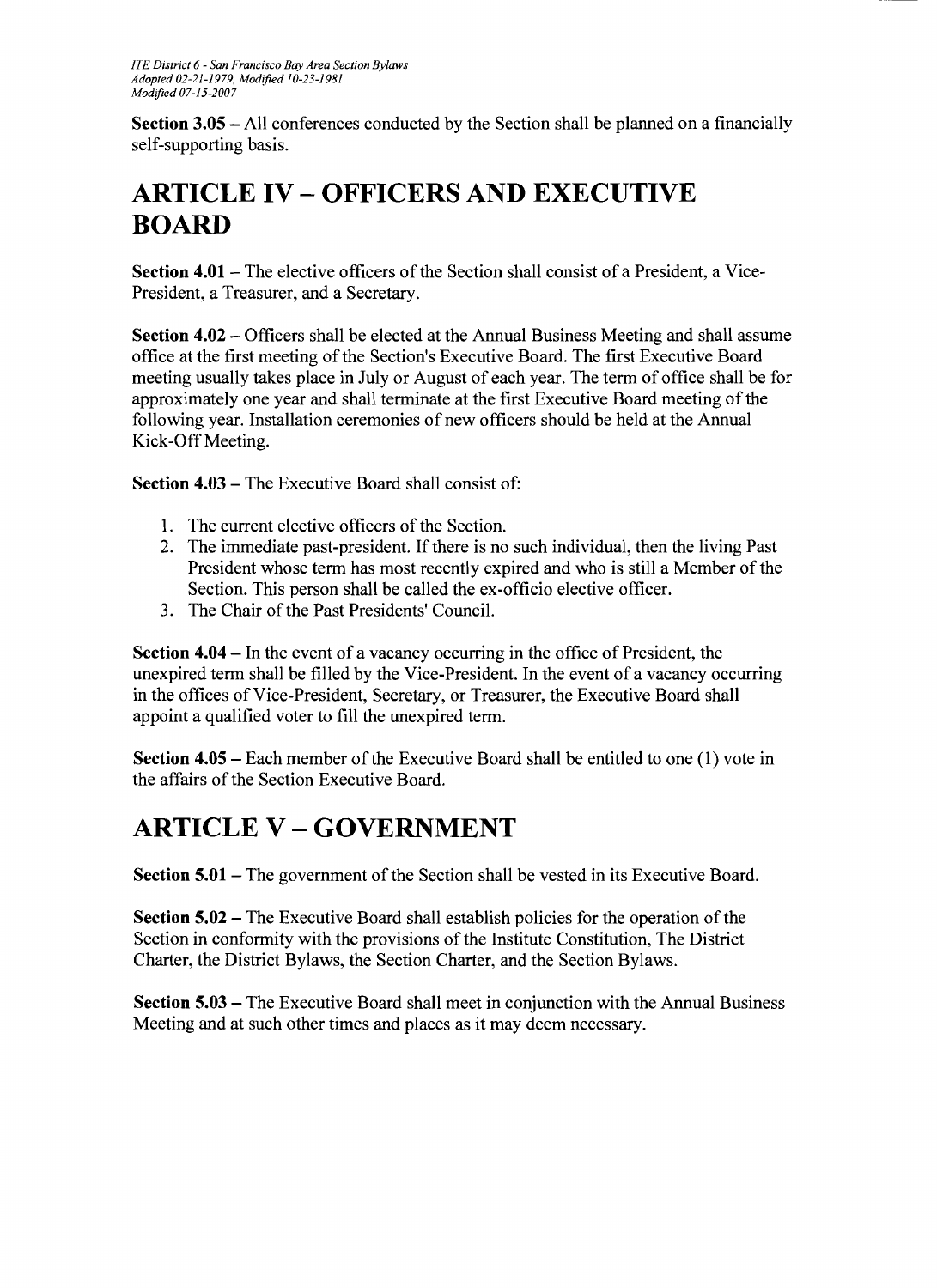**Section 5.04** - To pass, any vote taken in the Executive Board must receive a majority of the total possible votes. Proxies are permissible, and the President may poll absent voters by mail, e-mail, or other appropriate written communication methods.

**Section 5.05** - Statements intended as policies, standards, position statements, recommendations, or resolutions of the Section (except for resolutions dealing exclusively with internal affairs of the Section itself) shall be carefully considered by the Executive Board and given either a favorable or adverse recommendation. The Executive Board shall then submit the statement to a ballot of the Section Members. Accompanying material shall include fair statements in support of both sides of the issue together with the Executive Board's recommendation. The proposed statement shall become an official statement if and only if:

- 1. The Executive Board recommended approval and a majority of the voting qualified voters voted to approve it.
- 2. The Executive Board recommended disapproval but two-thirds of the voting qualified voters voted to approve it.

**Section 5.06** - The Executive Board shall appoint and/or recommend, as appropriate, member(s) to serve on ITE committees at the District or Institute level and non-ITE committees of local, state, or regional significance.

**Section 5.07** - The membership may, by petition to the Executive Board, initiate a vote to determine if any elective officer shall be deposed from office. The petitioners must include at least thirty (30) per cent of the qualified voters in the Section. Within thirty (30) days after receipt of the petition by the Executive Board, the following question shall be submitted to each qualified voter for vote by secret mail ballot -- "Shall (name) be deposed from the office of (office)?" Should the affirmative carry a majority and if at least fifty per cent of the qualified voters cast ballots, the office shall be declared vacant and the vacancy filled as described in Section 4.04.

**Section 5.08** – The membership may, by petition to the Executive Board, initiate a vote to determine if any action of the Executive Board should be rescinded. The petitioners must include at least thirty (30) per cent of the qualified voters in the Section. Upon receipt of such a petition by the Executive Board, the petitioned action shall be suspended and within thirty (30) days the following question shall be submitted to each qualified voter for vote by secret mail ballot: "Should the following action of the Executive Board be upheld:  $?''$  Appropriate and fair statements in support of each side shall accompany the ballot. Should the negative carry two-thirds and if at least fifty (50) per cent of the qualified voters cast ballots, the petitioned action shall be rescinded; otherwise, the suspension shall be lifted.

**Section 5.09** - Executive Board meetings and Section business meetings, including the Annual Business Meeting, shall be conducted in accordance with the latest edition of Robert's Rules of Order Newly Revised. When that document conflicts with the Section Bylaws, the latter shall prevail.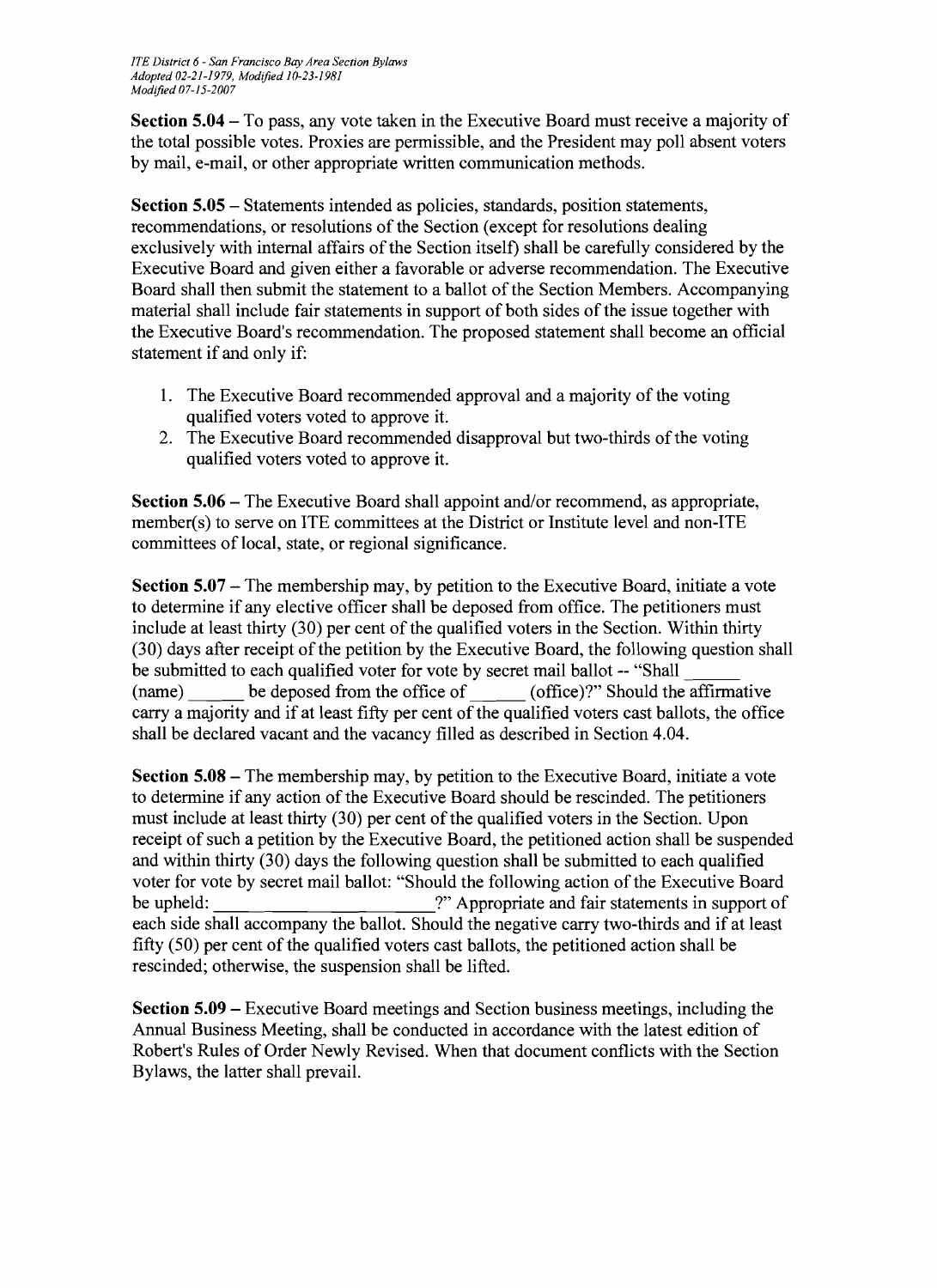# **ARTICLE VI - DUTIES OF EXECUTIVE BOARD MEMBERS**

**Section 6.01 – The President's duties shall be as follows:** 

- 1. Preside at all Section meetings and at all Executive Board meetings
- 2. Appoint the chairs and members of standing committees and such special committees as may be desirable. Committees may include but are not limited to: Membership, Technical, Student Chapter, Legislative, and Newsletter.
- 3. Serve as an ex-officio member of all committees except the nominating committee. The President does not have voting rights on such committees.
- 4. Serve as the intermediary between the Section and the District
- 5. Represent the Section at the Annual District Meeting. If the President is unable to attend, the Executive Board shall appoint some other qualified voter as the Section's authorized representative.
- 6. Perform other duties normally associated with the office.

**Section 6.02** – The Vice-President shall, in the absence or incapability of the President, perform the duties of that office, and shall be program chairman for all conferences and other activities sponsored by the Section. The Vice-President shall assist the President in coordinating activities of the Section and shall accept such duties as the President assigns.

**Section 6.03 – The Treasurer's duties shall be as follows:** 

- 1. Collect and be custodian of all funds of the Section, pay out said funds when properly approved by the Executive Board and keep an itemized account of receipts and expenditures.
- 2. Coordinate with the Executive Board and Committee Chairs to prepare a complete and accurate Annual Report for the Section, which is normally due to District 6 in the spring of each year. Reports required by the District shall be approved by the President prior to final submission.
- 3. At the conclusion of the term of office, the Treasurer must provide the Treasurer's Report, a report of financial condition that accounts for all revenues and expenditures during the fiscal year pertaining to their term. The Treasurer's Report shall be approved by the Executive Board and made available to the Section membership at the Annual Kick-Off Meeting.
- 4. Assist the Vice-President with the duties of that office and shall accept the duties of that office in absence of the Vice-President.

**Section 6.04** - The Secretary's duties shall be as follows:

- 1. Keep records of all Section activities and minutes of all business meetings of the Section and all meetings of the Section Executive Board.
- 2. Keep the current membership role and records of dues and assessments payments.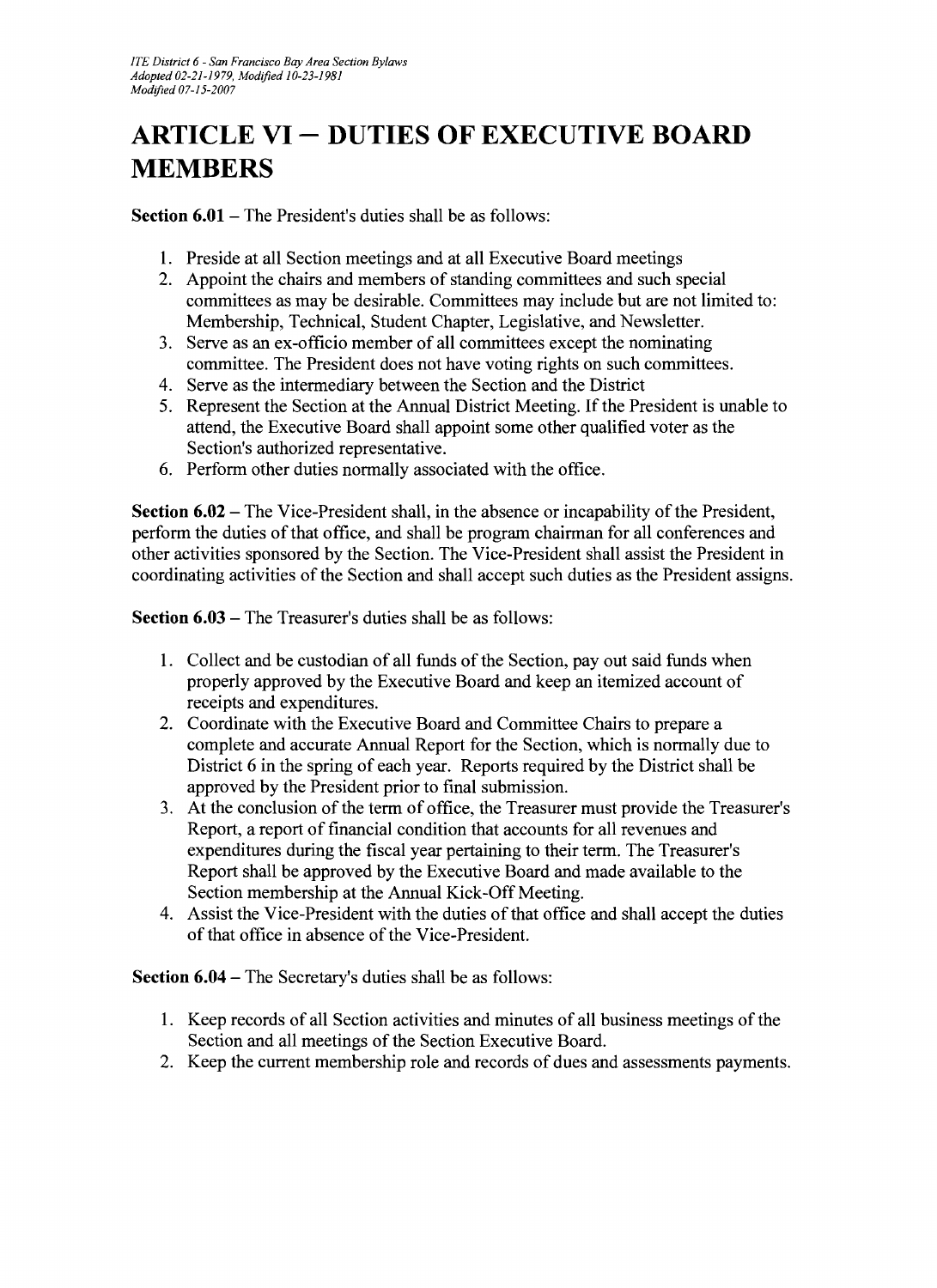- 3. Handle necessary correspondence and communication to the members, including but not limited to meeting announcements, ballots for officer elections, and proposed amendments to the Bylaws.
- 4. Support the Treasurer in the preparation of the Annual Reports and other reports as requested by the Section or the District.
- 5. Maintain current up-to-date copies of the Section Charter and the Section Bylaws and the Charters and Bylaws of any Chapters located in the Section.

**Section 6.05 – The immediate past president shall attend Executive Board Meetings and** give the other elected Executive Board Members the benefit of previous experience in administering the affairs of the Section.

**Section 6.06** – The Chair of the Past Presidents' Council shall attend the Executive Board Meetings and shall represent the Past Presidents' Council in the deliberation of the Executive Board.

## **ARTICLE VII - NOMINATION AND ELECTION OF OFFICERS**

**Section 7.01** – Prior to the Annual Business Meeting, a nominating committee of three qualified voters who are not current elective officers shall be appointed by the President. The nominating committee shall select one or more qualified candidates for each office. No nominee shall be included in the official list of candidates unless the nominating committee has obtained the candidate's written or verbal consent to run for office. At the discretion of the nominating committee, a call for candidates may be sent to the Section membership no later than 90 days before the Annual Business Meeting. The nominating committee shall transmit its list of nominees to the President

**Section 7.02** – The list of candidates shall be presented to the membership at a regular Section meeting occurring at least 60 days prior to the Annual Business Meeting, at which time additional nominations may be made from the floor.

**Section 7.03** – Written notice of the initial list of candidates shall be transmitted to the membership at least 60 days prior to the Annual Business Meeting. Additional nominations for any office may be made by petition signed by not less than five (5) members. Each petition shall be accompanied by the written consent of the nominee to run for that office and must be received by the Secretary not later than 45 days prior to the Annual Business Meeting.

**Section 7.04** – The election of Section officers shall be by secret ballot. Each eligible voting member shall be sent a secret ballot not later than thirty (30) days prior to the Section's Annual Business Meeting, per the voting procedures established in Article II. The candidate receiving the highest number of votes for each office shall be declared elected. In case of a tie vote, the Section's Executive Board shall choose between the candidates.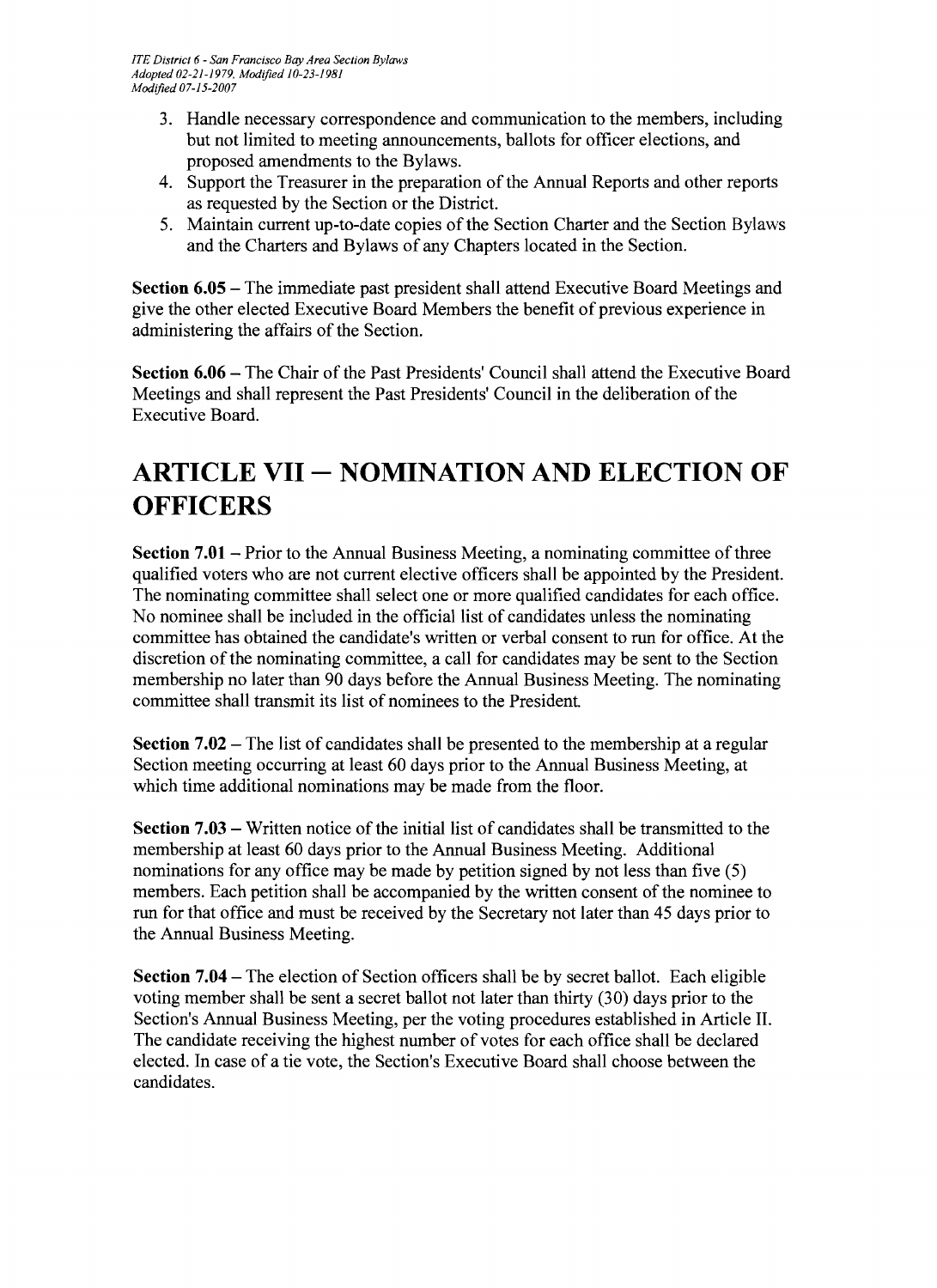## **ARTICLE VIII - PAST PRESIDENTS' COUNCIL**

**Section 8.01** – The Past Presidents' Council should be comprised of all of the past chairpersons of the San Francisco Bay Area of District 6 and all ofthe Past Presidents of the San Francisco Bay Area Section of the Institute of Transportation Engineers who are currently members of the Section.

**Section 8.02** - The Past Presidents' Council shall meet a minimum of once a year and at such other times as may be determined by their Chair.

**Section 8.03** - The election of the Chair of the Past-Presidents' Council shall be held prior to the annual meeting of the Section. The Chair shall assume responsibilities on the day of the first meeting of the newly elected Executive Board, usually in July or August.

**Section 8.04** - The Nominating Committee for election to the Chair of the Past Presidents' Council shall be composed of the three most recent past presidents of the Section who are currently members of the Section. Members of the Nominating Committee shall not be eligible for election to the Chair.

**Section 8.05** - The Chair of the Past Presidents' Council shall be elected by majority at a meeting of the past presidents prior to the first meeting of the newly elected Executive Board.

## **ARTICLE IX - MEETINGS**

**Section 9.01-** The Executive Board shall select the date and location for the Section's Annual Business Meeting. The Section's Annual Business Meeting shall be held prior to the District 6 Annual Meeting and no later than the last month of the fiscal year.

**Section 9.02** – The Annual Kick-Off Meeting shall be held during the first three months of the fiscal year. The Annual Kick-Off Meeting will include a ceremony for the installation of officers and the presentation of the approved Treasurer's Report.

**Section 9.03** - At the discretion of the Executive Board, there may be additional Section meetings, business or otherwise.

**Section 9.04** - Section Members and Section Affiliates on the Section mailing list shall be given written notice via appropriate communication means at least fifteen (15) days in advance telling the exact date and location of the Annual Business Meeting, the Annual Kick-Off Meeting, and any other meetings at which official Section business will be conducted.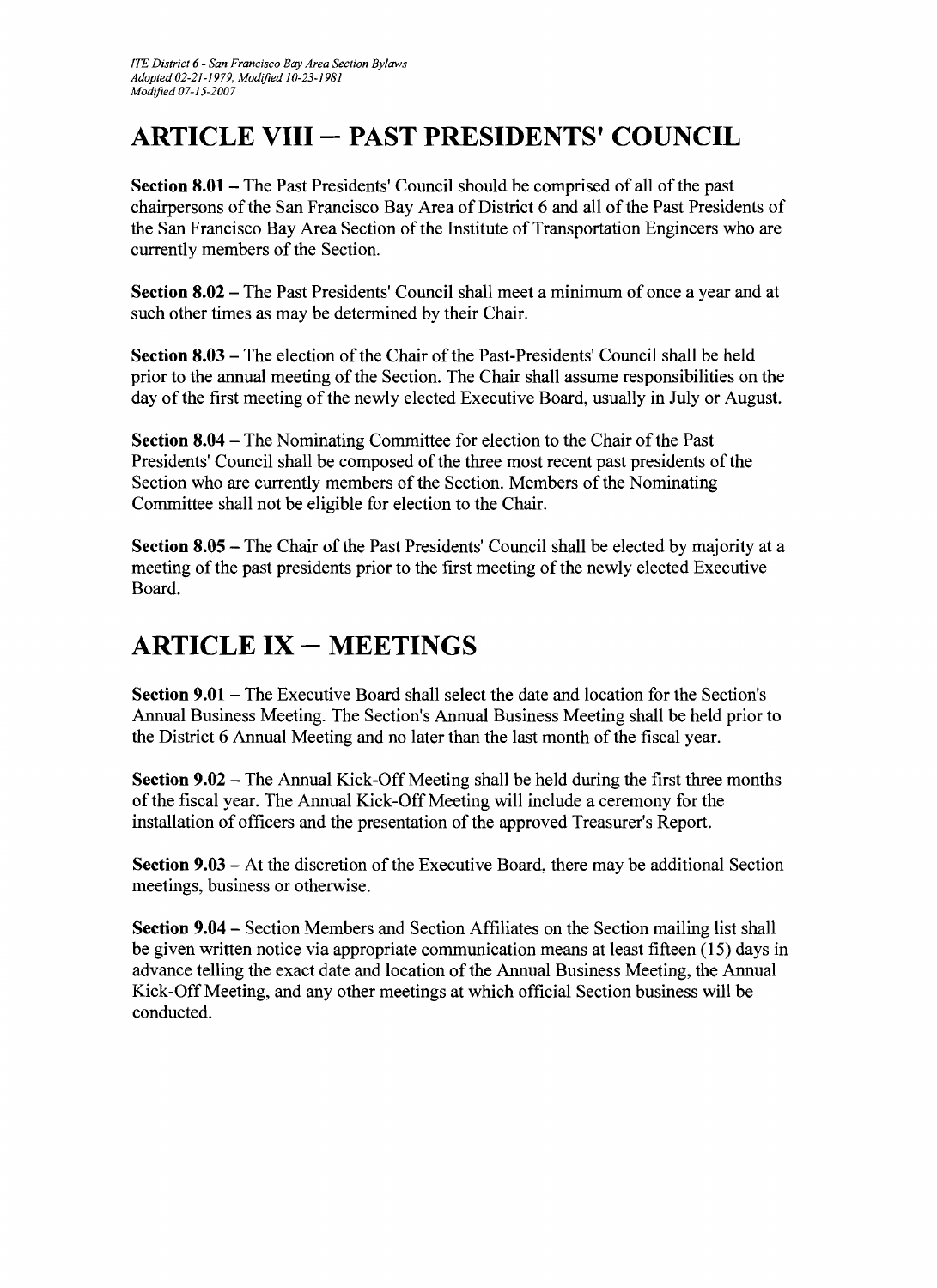# **ARTICLE X - RESIGNATION, APPROVAL TO JOIN ANOTHER SECTION, AND EXPULSION**

**Section 10.01-** Any Section Member or any Section Affiliate may resign from the Section by written communication to the Executive Board of the Section.

**Section 10.02 – Any Section Member or any Section Affiliate whose Section fees and/or** special assessments are more than six (6) months in arrears shall be dropped from the Section membership by the Executive Board of the Section. A member who moves out of the Section boundaries and does not make special application for continued Section membership per Article I - Section 1.01, shall no longer be a member of the Section.

**Section 10.03** – The Executive Board of the Section has authority to waive objection to a resident of the area designated for the San Francisco Bay Area Section joining some other Section.

**Section 10.04** - Any Institute member whose Institute membership has been forfeited shall also forfeit membership in the Section, and shall be eligible to reapply for membership in the Section only if reinstated to membership in the Institute. Any member of the Institute who is placed on inactive status by the Institute Board of Direction shall be placed on inactive status in the Section.

**Section 10.05** - No Section Member or Section Affiliate shall advertise, use, or attempt to use any identification with the Section in any manner whatsoever with intent to derive personal gain from or act in any manner which reflects discredit upon the Institute and/or the profession. In the event that such an occurrence is alleged to have happened, the Executive Board shall take the following action:

- 1. If the individual is an Institute member, the appropriate information shall be forwarded to the Institute Board of Direction.
- 2. If the individual is a Section Affiliate, the Executive Board shall consider the case on its merits and, if warranted, expel or admonish the individual. Expulsion requires a two-thirds vote of the Executive Board.

## **ARTICLE XI - CHAPTERS**

**Section 11.01** - Subject to securing any necessary approval from the District and/or Institute, a Chapter Charter may be issued by the Executive Board at its discretion upon the written request of at least five (5) qualified voters residing in the area corresponding to the proposed Chapter. Proposed Chapter Bylaws shall be included with the written request. For sufficient reason and subject to any necessary approval by the District and/or the Institute, the Executive Board may rescind and/or amend Chapter Charters.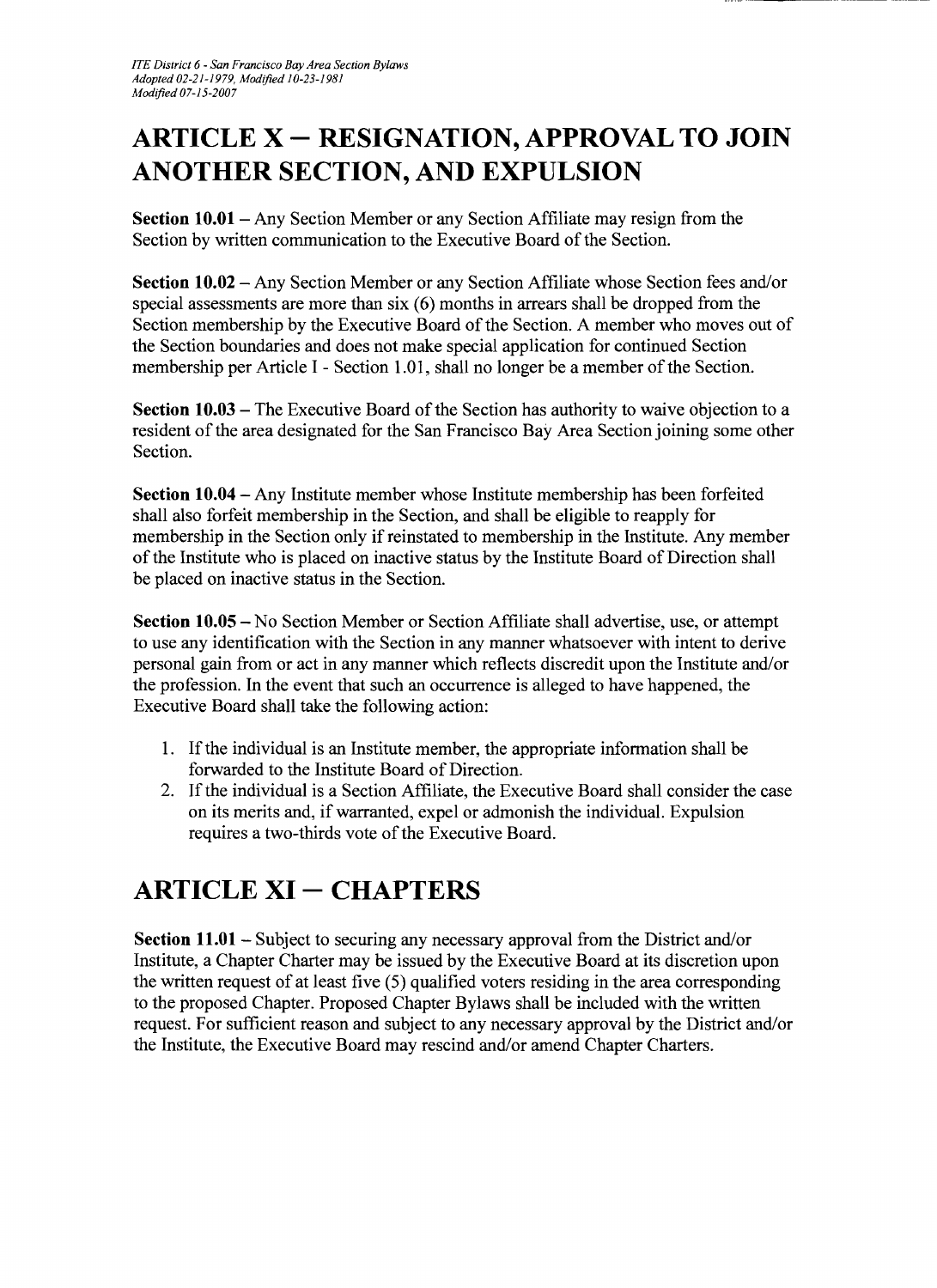## **ARTICLE XII - AMENDMENTS**

**Section 12.01** – Proposals to amend these Bylaws or to petition amendments to the Section Charter may be made either by resolution of the Executive Board or by written petition to the Executive Board signed by at least ten (10) qualified voters.

**Section 12.02** – Copies of the proposed amendments shall be transmitted to eligible voters at least thirty (30) days prior to tabulating results, via secret ballot per the voting procedures established in Article II.

**Section 12.03 – An affirmative vote of two-thirds of all valid ballots cast shall be** necessary to pass a proposed amendment.

**Section 12.04** - Amendments so adopted shall take effect on the date on which the Section Executive Board is officially notified of the approval of the District and Institute unless the approved proposal specifies a later effective date.

**AMENDED VERSION ADOPTED THIS 15th DAY OF JULY, 2007,** BY A VOTE OF THE MEMBERS OF THE DISTRICT 6 BOARD OF DIRECTION **Signed** by:

Dalene J. Whitlock, ITE District 6 President

**AMENDED VERSION ADOPTED THIS 4th DAY OF APRIL, 2007,** BY A VOTE OF THE MEMBERS OF THE SAN FRANCISCO BAY AREA SECTION OF ITE AND CERTIFIED BY THE EXECUTIVE BOARD.

**Signed by:** 

*Jay Bhall tere hary* 

Joy Bhattacharya, President

Richard Haygood, Vice President

Secretary-Treasurer

*fJvdd* rl *&71dl/*tcf *?*

Rachel Donovan, Past President